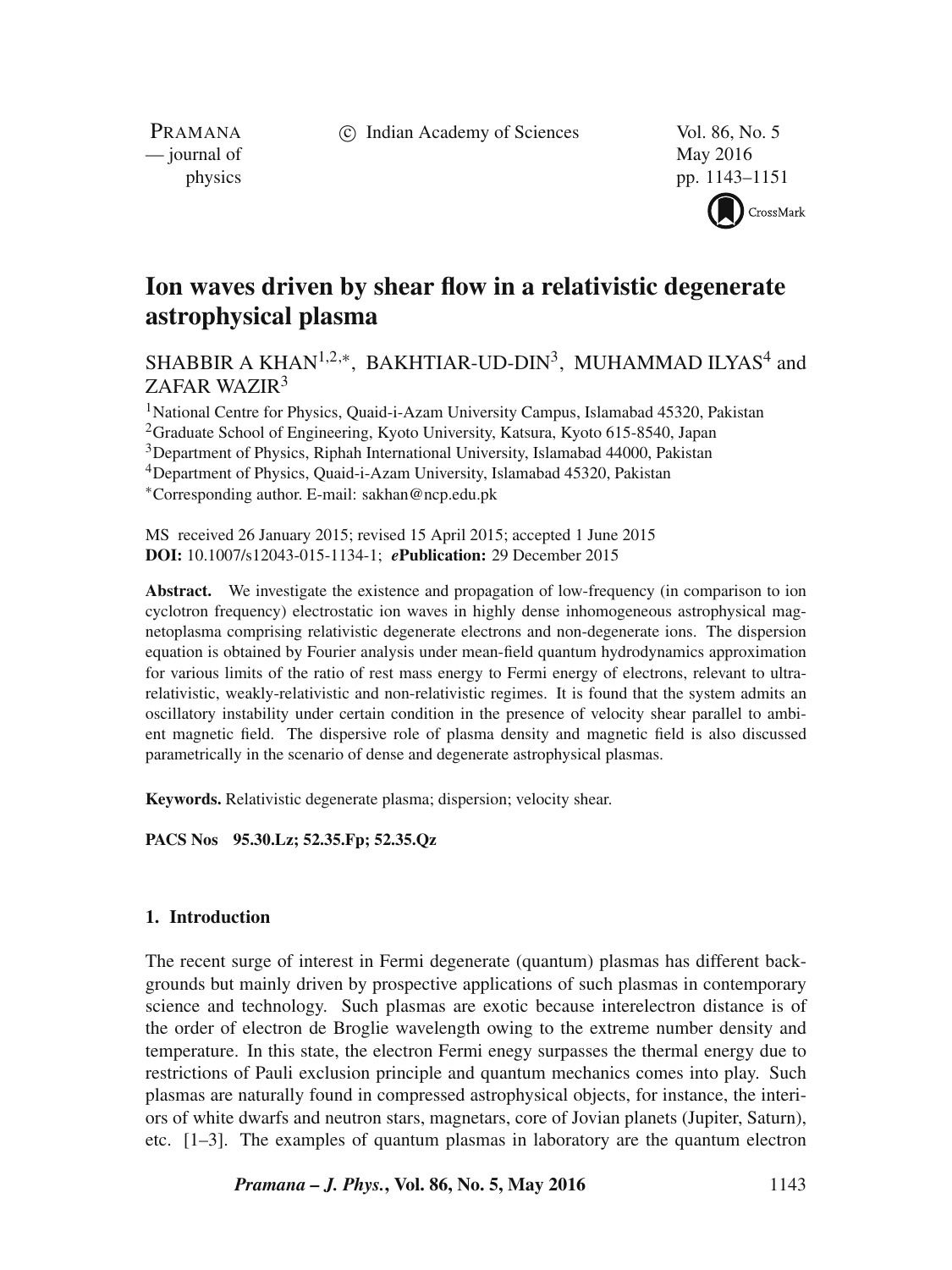gas in metals and semiconductor nanostructures [4,5], electron–hole plasmas in semiconductors [4,6] and dense plasmas suited for inertial fusion experiments [1,7]. The latter can also be seen in the laboratory where the astrophysical conditions are produced as a result of impinging ultraintense (petawatt) laser beams on highly compressed targets [8,9], commonly known as warm dense matter (WDM). The density, magnetic field and temperature of these degenerate plasmas vary over a wide range of values. For instance, the bulk electron number density in white dwarfs is  $\sim 10^{30}$  cm<sup>-3</sup> and the magnetic field varies from a few kilogauss to gigagauss range. Plasma under such condition becomes quantum degenerate. However, the relativity effects depend upon the ratio of electron Fermi energy and rest mass energy. In non-relativistic degenerate limit,  $E_{Fe} < m_{e}c^{2}$ . However, for  $E_{\text{Fe}} > m_e c^2$ , the plasma becomes relativistic and degenerate [1,2].

Collective oscillations can provide effective probe for various dynamical properties of matter inside dense stellar media [10,11]. Various studies on low-frequency dynamics of dense and relativistic degenerate plasmas have been performed in recent years. These include the investigation of electrostatic and electromagnetic modes in dense and relativistic degenerate plasmas and applications to white dwarfs by Shukla *et al* [12,13], modulational instability and non-linear evolution of electrostatic wave packets in a degenerate ultrarelativistic plasma using Schrödinger-like model by Misra and Shukla [14], existence of ion solitary waves in Fermi–Dirac electron–poistron–ion plasmas using Poincare–Lighthill–Kuo formalism by Moghanjoughi [15], low-frequency coupled modes in relativistic degenerate astrophysical plasmas by Khan [16,17], and so on. Mamun and Shukla [18] have investigated the non-planar shock wave dynamics on ion time-scale in a strongly-coupled degenerate plasma and described the process of shock formation for correlated ions. Formation of ion solitary waves in ultrarelativistic and degenerate plasma have been studied by Mamun and Shukla [19]. Similarly, ion-acoustic Korteweg– de Vries solitons in a relativistic degenerate plasma have been studied by Nahar *et al* [20] and Kadomtsev–Petviashvili-type solitary structures in relativistic degenerate astrophysical plasmas by Rahman *et al* [21]. The equation of state considered in all the foregoing studies of relativistic degenerate plasmas is based on the concept of electron degeneracy pressure given by Chandrasekhar in his classic work [22,23]. Chandrasekhar's momentous discovery that white dwarfs had a maximum mass of  $1.4M_{\odot}$  (also known as Chandrasekhar limit or Chandrasekhar mass where  $M_{\odot}$  is the solar mass) was based on the idea of degeneracy pressure of the relativistic electron Fermi gas which actually balances the gravitational pull of the star.

The non-uniform magnetized degenerate plasma in the presence of density inhomogeneity gives rise to drift mode [24,25]. In drift approximation, Shukla and Stenflo [26] have studied the propagation of low-frequency electromagnetic ion modes in a degenerate quantum plasma. In equilibrium, if velocity shear and density inhomogeneity are present in a magnetized plasma, the drift mode gets modified, which become unstable under certain conditions, as mentioned by D'Angelo long ago [27]. For highly dense plasmas, average interelectron distance (or Wigner–Seitz radius),  $\bar{r} \sim n_e^{-1/3}$  is comparable to the thermal de Broglie wavelength,  $\lambda_{\text{Be}} = \hbar / m_e v_{te}$  and the degeneracy parameter  $\chi = n_e \lambda_{\text{Be}}^3$ )  $\geq 1$ . The plasma exhibits ideal behaviour when the Brueckner parameter is much smaller than unity [28,29]. For relativistic and degenerate plasmas, the ratio  $p_{\text{Fe}}/m_{\text{e}}c \cong (n_{\text{e}}/5.9 \times 10^{29} \text{ cm}^{-3})^{1/3}$ , where  $p_{\text{Fe}} = (3h_{\text{me}}^3/8\pi)^{1/3}$  is the Fermi relativistic momentum [15]. It can be seen that when  $n_e \ge 10^{29}$  cm<sup>-3</sup>, the Brueckner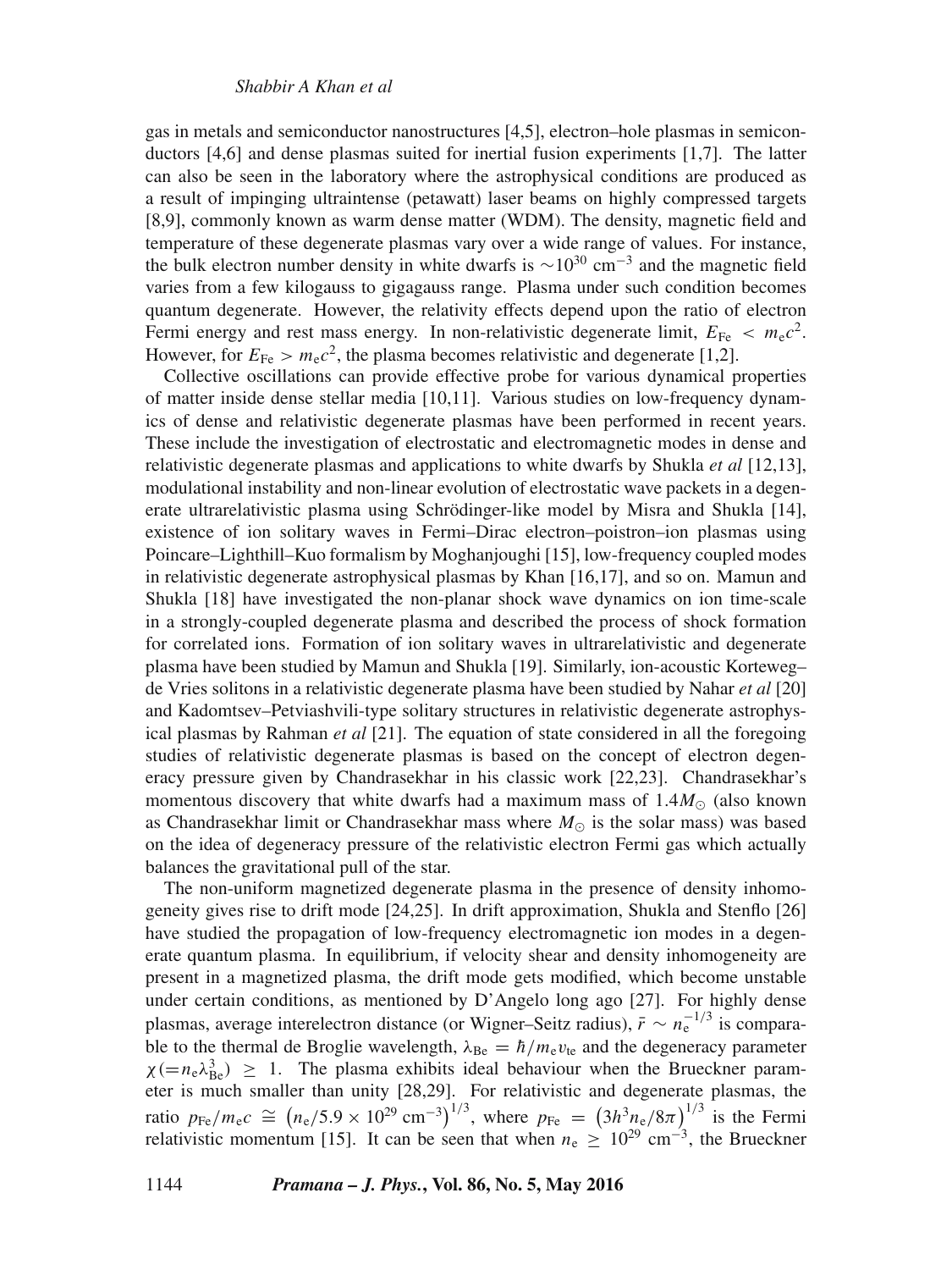parameter becomes ∼0.01 which decreases with increase in electron density. The electron degeneracy pressure is so large that it dominates over thermal effects and the regime  $E_{\text{Fe}} > m_{\text{e}}c^2$  can be described by quantum hydrodynamics.

In the present paper, our purpose is to investigate the electrostatic waves driven by parallel velocity shear in a non-uniform relativistic degenerate plasma. In the presence of free energy in inhomogeneous plasma, the parallel velocity gradient drives an oscillatory instability. We employ mean-field linearized quantum hydrodynamics and discuss the results for typical plasma parameters. The paper is organized as follows; In §2, the equations of the quantum hydrodynamics for electron–ion plasma are given. In §3, dispersion relation is obtained for relativistic as well as non-relativistic degenerate plasma cases. In §4, the results are discussed numerically, while in §5, the conclusion is given.

#### **2. Mathematical formulation**

Let us consider a highly dense electron–ion magnetoplasma which consists of fully degenerate and relativistic electrons and non-degenerate ions with ambient magnetic field  $B_0(z)$ parallel to the *z*-axis, where **z** is the unit vector. At equilibrium, we assume that the plasma contains gradients of ion velocity  $\nabla v_0$  and number density,  $\nabla n_0$ , where  $v_0$  and  $n_0$  are unperturbed quantities, i.e., streaming speed and number density, respectively. For simplicity, we assume singly-charged ions, unidirectional parallel velocity gradient  $\partial v_0/\partial x$ and density gradient  $\partial n_0/\partial x$ . The low-frequency (in comparison with the ion cyclotron frequency  $\Omega_{ci} = (e\mathbf{B}_0/m_ic)$ , where  $m_i$  is the ion mass and c is the speed of light in vacuum) electrostatic electric field perturbations is given by  $\mathbf{E} = -\nabla \phi$  with  $\phi$  being the electrostatic wave potential. In such low-frequency limit ( $\partial_t \ll \Omega_c$ ), the quantum hydrodynamics equations, the momentum balance and continuity equations for the *j*th species can be written as

$$
m_j n_j \left( \partial_t + \mathbf{v}_j \cdot \nabla \right) \mathbf{v}_j = n_j \mathbf{F}_j - \nabla P_j, \tag{1}
$$

$$
\partial_t n_j + \nabla \cdot (n_j \mathbf{v}_j) = 0,\tag{2}
$$

where  $j = e$ , i denotes the plasma species i.e., electrons and ions, respectively. The first term on the right-hand side of eq. (1) gives the Lorentz force, while the second term results from the Fermi degeneracy pressure. It is to be noted that the diffraction term in the hydrodynamic equation is neglected due to its smallness in very high-density plasmas [6]. The ions are assumed to follow classical dynamics, hence the pressure of ions as compared to the pressure of relativistic degenerate electrons is negligible.

The mean rate of electron momentum transport per unit area gives rise to degeneracy pressure. In fully degenerate and relativistic limit, this pressure can be given by [22,23]

$$
P_j = Af(r),\tag{3}
$$

where

$$
A = \frac{\pi}{3} \left(\frac{mc}{h}\right)^3 mc^2 \left(= 6 \times 10^{22} \text{ (cgs)}\right),
$$
  
\n
$$
f(r) = r\sqrt{1 + r^2} \left(2r^2 - 3\right) + 3 \ln \left(r + \sqrt{1 + r^2}\right),
$$
  
\n
$$
r = p_{Fj}/mc \text{ and } p_{Fj} = \left(3h^3 n_j / 8\pi\right)^{1/3}.
$$

*Pramana – J. Phys.***, Vol. 86, No. 5, May 2016** 1145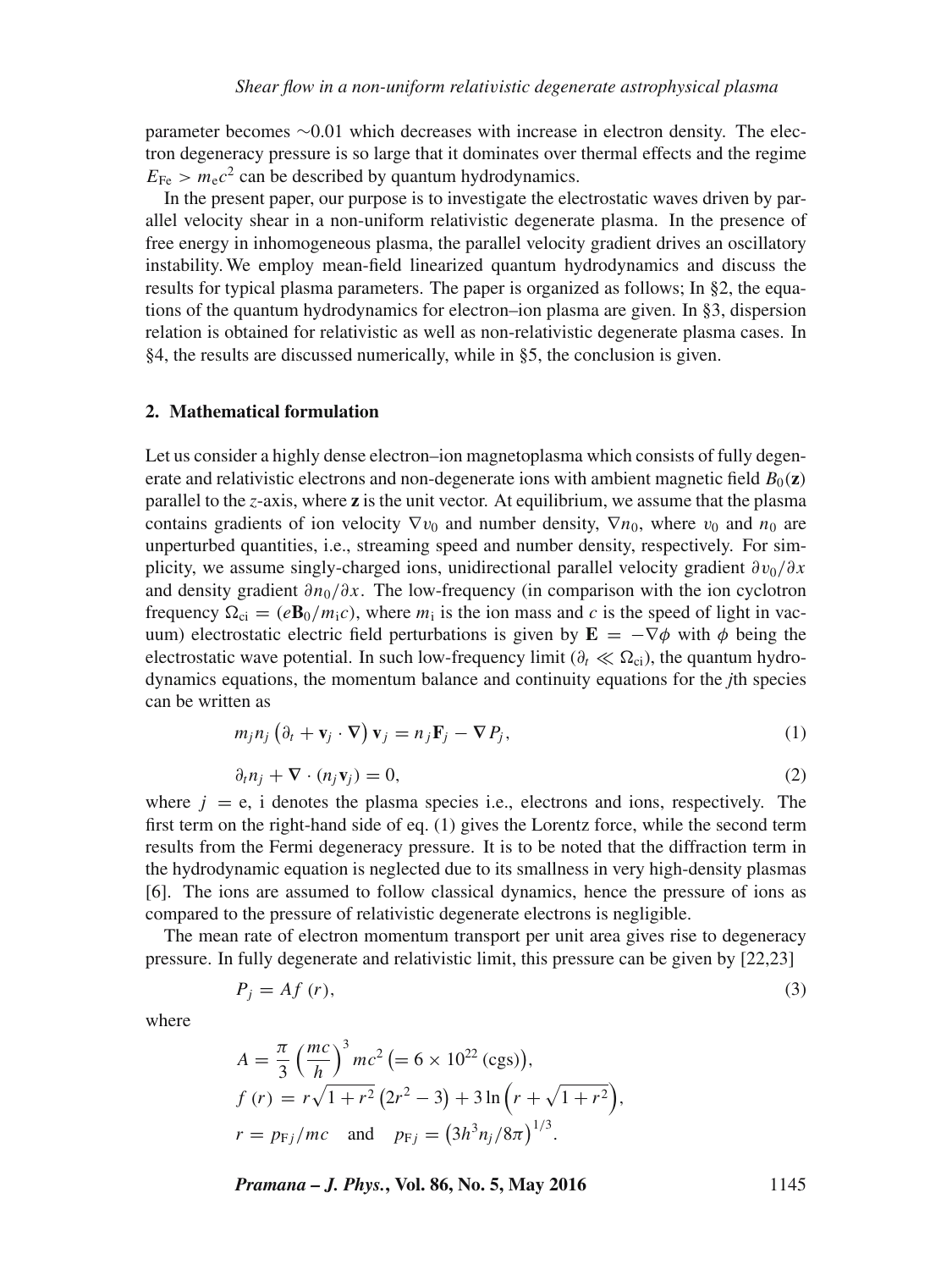Equation (3) for electrons can be written as

$$
P_{\rm e} = K^{\alpha} n_{\rm e}^{\gamma},\tag{4}
$$

where  $h = h/2\pi$  and  $T_e \ll T_{Fe} (= E_{Fe}/k_B)$  with  $T_{Fe}$  being the Fermi temperature. The parameters  $K^{\alpha}$  and  $\gamma$  vary for ultrarelativistic, weakly relativistic and non-relativistic degenerate electrons. In ultrarelativistic limit denoting  $\alpha = ur$ , eq. (4) leads to

$$
P_e = K^{ur} n_e^{4/3} \tag{5}
$$

with  $\gamma = 4/3$  and  $K^{ur} = (3\hbar c/4)(\pi^2/9)^{1/3}$ . Similarly, for weakly relativistic case  $(\alpha = wr), \gamma = 5/3, K^{wr} = (3\pi \hbar^2 / 5m_e) (\pi/3)^{1/3}$  and we get

$$
P_e = K^{wr} n_e^{5/3}.
$$
\n<sup>(6)</sup>

For non-relativistic case ( $\alpha = nr$ ),  $\gamma = 5/3$ ,  $K^{nr} = (\hbar^2/5m_e)(3\pi^2)^{2/3}$  and eq. (4) reduces to

$$
P_e = K^{nr} n_e^{5/3}.
$$
\n<sup>(7)</sup>

#### **3. Linearized quantum hydrodynamic relations**

The momentum eq. (1) and an appropriate equation of state, i.e., eq. (5) for ultrarelativistic pressure, eq. (6) for weakly relativistic pressure or eq. (7) for non-relativistic pressure of electrons give rise to relations for linear components of the velocity of electrons and ions in drift approximation  $|\partial_t| \ll \Omega_{ci}$ , *ck*. In the direction perpendicular to *z*-axis, we have

$$
\mathbf{v}_{e\perp 1} \cong \frac{c}{\mathbf{B}_0} \left( \mathbf{z} \times \nabla_\perp \phi_1 + \frac{\gamma K^\alpha n_{e0}^{\gamma - 2}}{e} (\nabla n_{e1} \times \mathbf{z}) \right),\tag{8}
$$

$$
\mathbf{v}_{i\perp 1} \cong \frac{c}{\mathbf{B}_0} \left( \mathbf{z} \times \nabla_\perp \phi_1 - \frac{1}{\Omega_{ci}} (\partial_t + v_0 \partial_z) \nabla_\perp \phi_1 \right). \tag{9}
$$

The value of  $\gamma$  is either 4/3 for ultrarelativistic electrons or 5/3 for weakly or nonrelativistic electrons. The drift velocity for electrons due to polarization has been neglected in low-frequency regime of our interest, while it is included for non-degenerate ions. The components of velocity for electrons and ions in a direction parallel to  $\hat{z}$  are respectively given by

$$
(\partial_t + v_0 \partial_z) \mathbf{v}_{\text{e}z1} \cong \frac{e}{m_\text{e}} \partial_z \left( \phi_1 - \frac{\gamma K^\alpha n_{\text{e}0}^{\gamma - 2}}{m_\text{e}} n_{\text{e}1} \right) + \frac{c}{\mathbf{B}_0} v_0' \partial_y \phi_1, \tag{10}
$$

$$
(\partial_t + v_0 \partial_z) \mathbf{v}_{iz1} \cong -\frac{e}{m_i} \partial_z \phi_1 + \frac{c}{\mathbf{B}_0} v'_0 \partial_y \phi_1, \tag{11}
$$

where  $v'_0 = \partial_x v_0$ . By considering electron continuity equation in linearized form, eqs (8) and (10) under approximations  $(\partial_t + v_0 \partial_z)^2 n_{e1} \ll (\gamma K^\alpha n_{e0}^{\gamma - 1}/m_e) \partial^2 n_{e1}/\partial z^2$  and  $v'_0 \partial^2 \phi_1/\partial z \partial y$ ,  $(\partial_t + v_0 \partial_z)(\partial \ln n_0/\partial x) \partial \phi_1/\partial y \ll \Omega_{ce} \partial^2 \phi_1/\partial z^2$ , gives

$$
\nabla^2 n_{\rm el} = \frac{e}{\gamma K^{\alpha} n_{\rm el}^{\gamma - 2}} \nabla^2 \phi_1.
$$
 (12)

1146 *Pramana – J. Phys.***, Vol. 86, No. 5, May 2016**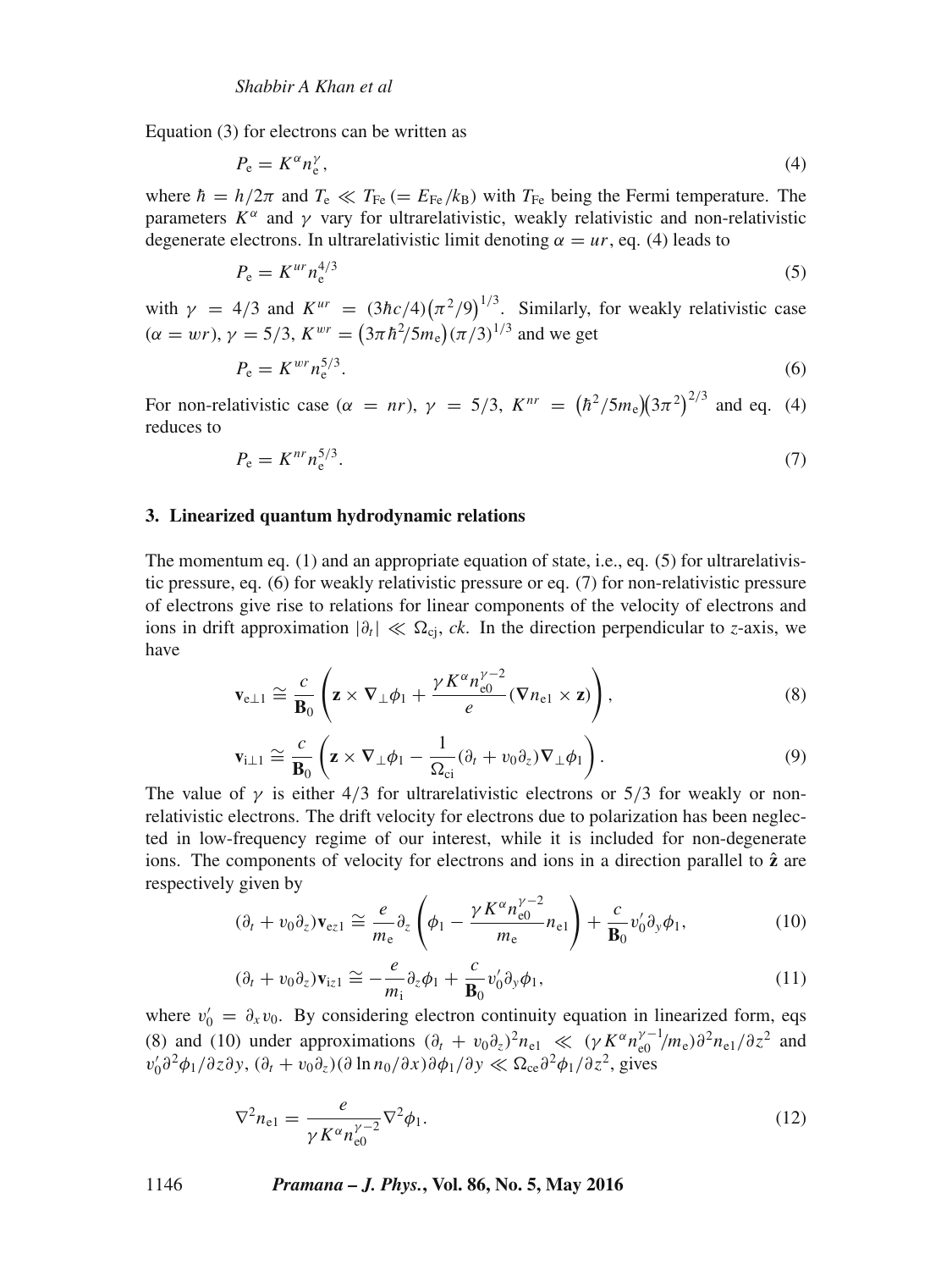In the same manner, the ion equations lead to

$$
(\partial_t + v_0 \partial_z) \left(1 - \frac{C_s^2}{\Omega_{ci}^2} \nabla_\perp^2 \right) \nabla^2 \phi_1 + \frac{C_s^2}{\Omega_{ci}} \kappa_n \partial_y \nabla^2 \phi_1 + \frac{m_i C_s^2}{e} \partial_z \nabla^2 v_{iz1} = 0, \tag{13}
$$

where  $C_s = (\gamma K^{\alpha} n_{e0}^{\gamma - 1}/m_1)^{1/2}$  is the electrostatic ion mode speed and  $\kappa_n = \partial \ln n_0 / \partial x$  is the inverse of density inhomogeneity scale length. Equations (12) and (13) can be solved to give

$$
(\partial_t + v_0 \partial_z) v_{iz1} = -\frac{e}{m_i} \left( \partial_z - S \partial_y \right) \phi_1, \tag{14}
$$

where  $S = v_0'/\Omega_{ci}$  is the shear flow parameter. Let the fluctuations be proportional to  $e^{i(k_\perp y + k_\parallel z - \omega t)}$  with  $k_\perp$  and  $k_\parallel$  being the perpendicular and parallel components of the wave vector **k** and  $\omega$  the plasma wave frequency. We assume  $\kappa_n \ll k_{\perp}$  so that local approximation remains valid. On Fourier transformation with the notations  $\Omega_k = \omega - v_0 k$ ,  $\rho_L =$  $C_s/\Omega_{ci}$  and  $b_s = \rho_l^2 k_\perp^2$ , eqs (13) and (14) lead to the dispersion equation of the form

$$
\Omega_k^2 - \omega_* \Omega_k - \frac{C_s^2 \Omega_{ci}^2 k_{\parallel}^2}{(1 + b_s)} \left( 1 - S \frac{k_{\perp}}{k_{\parallel}} \right) = 0, \tag{15}
$$

where  $\rho_L$  is the ion Larmor radius and  $\omega_* = \rho_L^2 \Omega_{ci} \kappa_n k_\perp / (1 + b_s)$  is the drift wave frequency. The above equation satisfies the solution

$$
\omega = v_0 k_{\parallel} + \frac{1}{2} \omega_* \pm \frac{1}{2} \left( \omega_*^2 + \frac{4C_s^2 \Omega_{ci}^2 k_{\parallel}^2}{(1 + b_s)} \left( 1 - S \frac{k_{\perp}}{k_{\parallel}} \right) \right)^{1/2}.
$$
 (16)

It is worth mentioning that the solution (16) in general is valid for all three cases of interest, i.e., for the relevant equation of state described by eqs  $(5)-(7)$ . The parameters  $\alpha$  and  $\gamma$  for appropriate physical condition is given in eq. (6) for ultrarelativistic, weakly relativistic and non-relativistic degenerate electrons. One can see that if

$$
v_0' > \frac{\Omega_{\rm ci} k_{\parallel}}{k_{\perp}} \left( 1 + \frac{\rho_l^4 \kappa_n^2 k_{\perp}^2}{4C_s^2 k_{\parallel}^2 (1 + b_s)} \right),\tag{17}
$$

eq. (16) leads to an unstable mode. Thus, the system admits an oscillatory instability under such condition. It is worth mentioning that the shear flows are also responsible for drawing kinetic energy from mean flow in plasmas through more general forms of smallscale perturbations. Then the plasma dynamics is driven by the injected energy. This is essentially an irrotational phenomenon which can give rise to other shear flow modes like interchange or Rayleigh–Taylor or Kelvin–Helmholtz-type instabilities. Such interfacial instabilities are significant in non-linear evolution and transport of plasmas. However, our analysis is limited to the simple case of unidirectional density and velocity gradients. In what follows, we perform a parametric analysis to elaborate our results under various conditions.

#### **4. Results and discussion**

In the impressive progress of next generation superintense lasers, it is revealed that overdense plasmas with conditions consistent with astrophysical regimes can be created in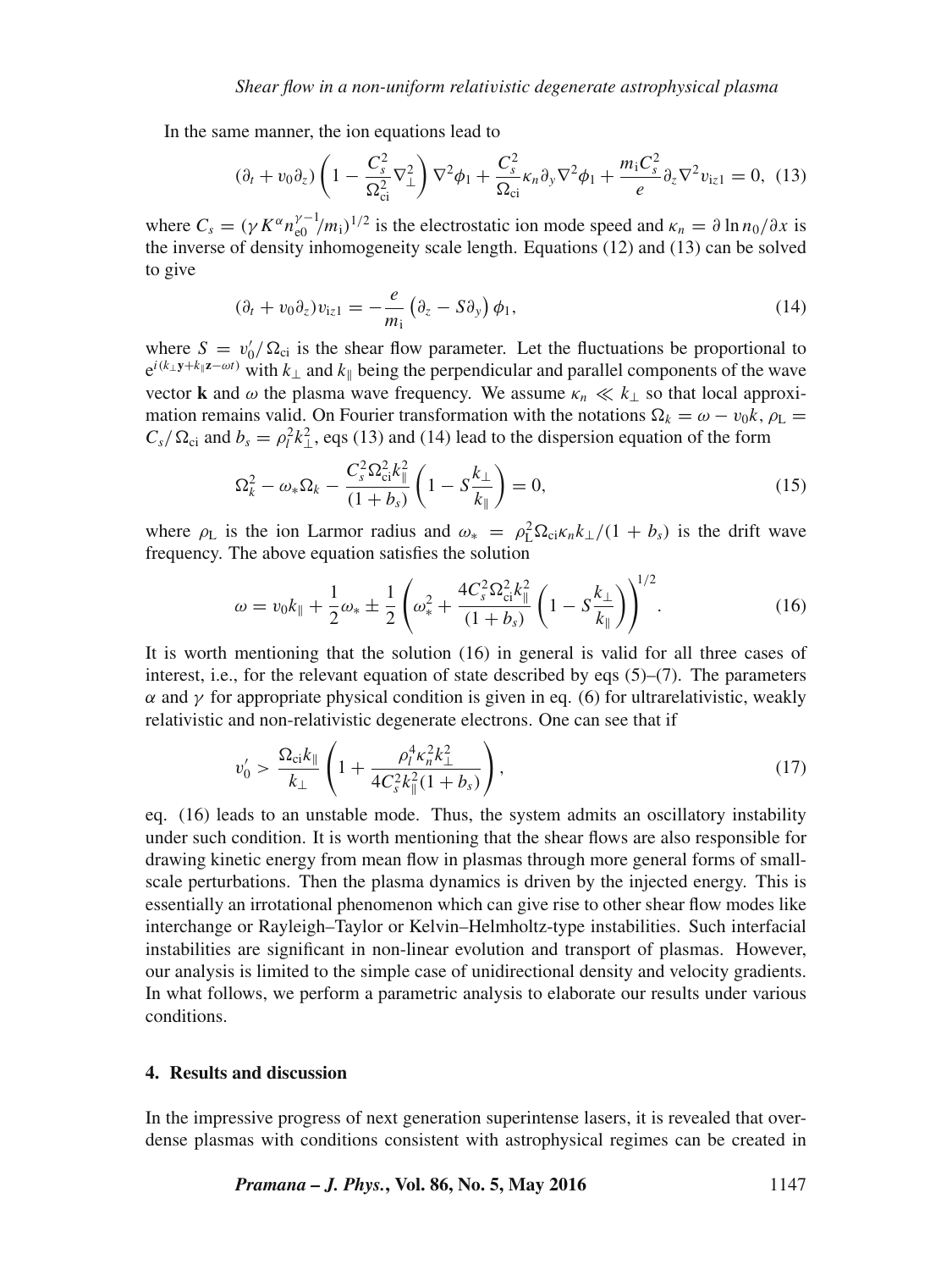a laboratory [7,9]. The counterpropagating superstrong lasers under specific conditions have the ability to generate very high transient magnetic fields ( $\sim$ 10<sup>9</sup> G), overlapping with the field of dense astrophysical objects [30]. Although it is not simple to replicate the physical conditions of end stage stars, the progress made in this direction is remarkable.

In order to examine the results obtained in §3 numerically, we consider parameters relevant to the dense plasmas found in compact astrophysical objects e.g., neutron stars [12,18]. These plasmas are exotic in nature due to extreme values of density and magnetic field. The coupling strength between electrons is very weak due to large number density thus well suited for quantum hydrodynamics. We use the physical constants in cgs units, i.e.,  $e = 4.80 \times 10^{-10}$  esu,  $\hbar = 1.05 \times 10^{-27}$  erg-s,  $c = 3.00 \times 10^{10}$  cm s<sup>-1</sup>,  $m_e$ 9.11 × 10<sup>-28</sup> g,  $m_i = 1.67 \times 10^{-24}$  g and  $k_B = 1.38 \times 10^{-16}$  erg K<sup>-1</sup>. For relativistic and degenerate electrons, assuming streaming speed  $v_0 = 10^4$  cm s<sup>-1</sup>, we consider  $\kappa_n =$  $0.02k_{\perp}$ ,  $k_{\perp} = 5 \times 10^5$  cm<sup>-1</sup> and the shear flow parameter  $S = 0.0001$ , so that the local approximation remains valid. Then, we obtain  $C_s = 7.33 \times 10^8$  cm s<sup>-1</sup> for ultrarelativistic

**Table 1.** The ion mode speed ( $\times 10^8$  cm s<sup>-1</sup>) and drift wave frequency ( $\times 10^{-11}$  s<sup>-1</sup>) for  $B_0 \cong 10^{12}$  G and different number densities  $n_{e0} (\times 10^{30} \text{ cm}^{-3})$  and corresponding Fermi temperatures  $T_{\text{Fe}}(x10^{10} \text{ K})$ . Relevant  $\alpha$  values are denoted by superscripts on  $C_s$  and  $\omega_*$ .

| $n_{e0}$ | $T_{\rm Fe}$ | $C_{\rm s}^{ur}$ | $C_{\rm c}^{wr}$ | $C_s^{nr}$ | $\omega_*^{ur}$ | $\omega_*^{wr}$ | $\omega_*^{nr}$ |
|----------|--------------|------------------|------------------|------------|-----------------|-----------------|-----------------|
| 5.0      | 1.58         | 7.33             | 9.29             | 9.36       | 2.80            | 4.50            | 4.56            |
| 6.0      | 1.79         | 7.56             | 9.88             | 9.95       | 2.98            | 5.08            | 5.17            |
| 7.0      | 1.98         | 7.76             | 10.40            | 10.48      | 3.14            | 5.63            | 5.75            |
| 8.0      | 2.17         | 7.94             | 10.87            | 10.98      | 3.29            | 6.16            | 6.28            |



**Figure 1.** The ion wave dispersion relation  $\omega$  vs.  $k_z$  is plotted in an electron–ion dense plasma for the ultrarelativistic case. (**a**) Corresponds to the positive and negative roots of eq. (16). In (**a**), the variation of electron number density from  $3 \times 10^{28}$  cm<sup>-3</sup> (dashed curve) to  $5 \times 10^{30}$  cm<sup>-3</sup> (solid curve) is shown. In (**b**), the strength of the ambient magnetic field is shown to vary from  $B_0 \cong 10^{11}$  G (solid curve) to  $B_0 \cong 10^{12}$  G (dashed curve) for  $n_{e0} \cong 5 \times 10^{30}$  cm<sup>-3</sup>.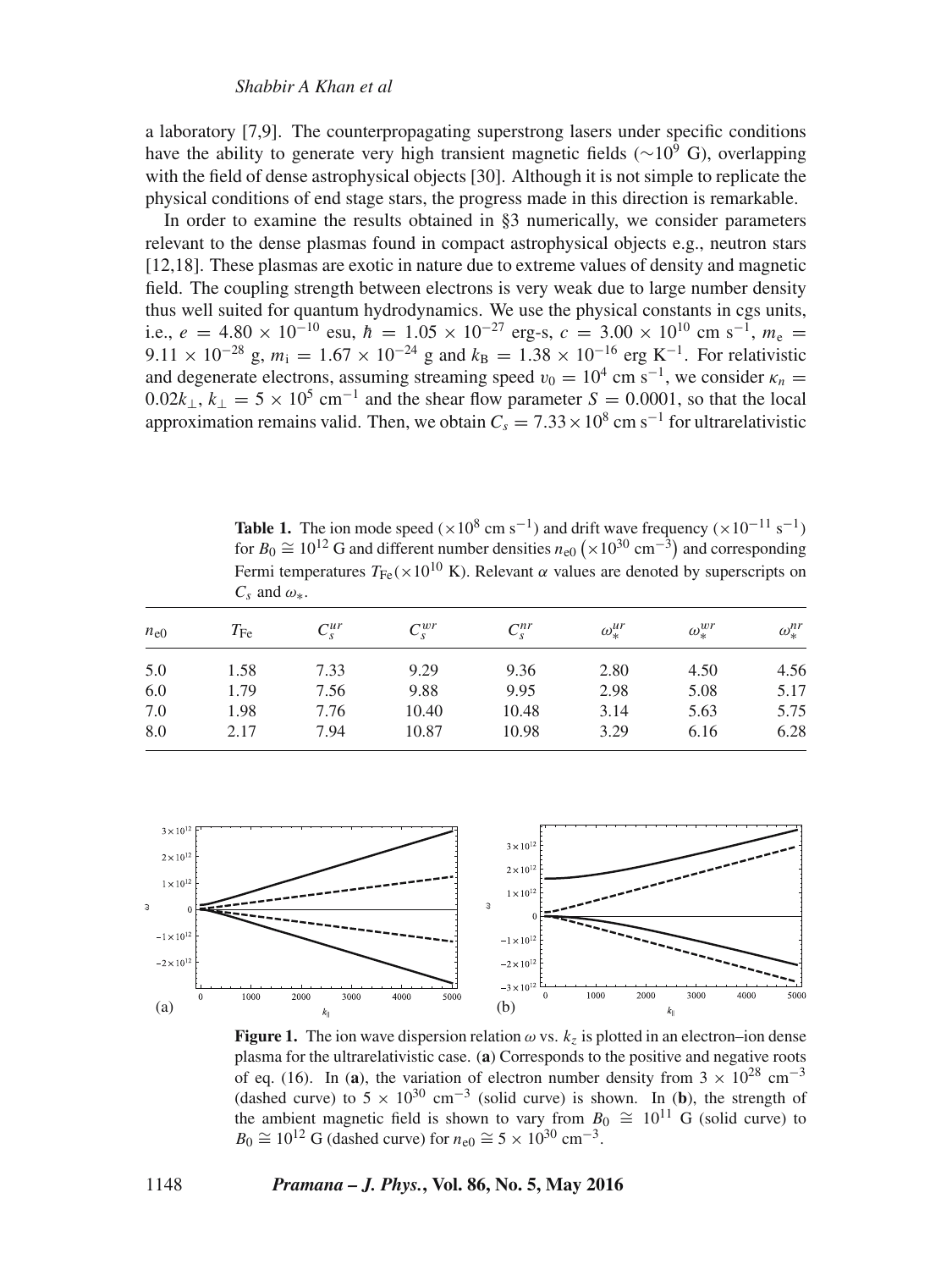and 9.29  $\times$  10<sup>8</sup> cm s<sup>-1</sup> for weakly relativistic degenerate plasma. The ion mode speed for a range of plasma density is given in table 1. The variation of density and magnetic field modifies the wave speed as expected. In case of non-relativistic and degenerate electron plasmas, the ion mode speed becomes  $9.36 \times 10^8$  cm s<sup>-1</sup>.

To demonstrate the results graphically, we have performed the parametric analysis of the dispersion relation (16). In figure 1, the dispersion equation is shown for ultrarelativistic degenerate plasma for certain plasma density and magnetic field which can vary over a wide range in dense astrophysical objects. It is noticed that the response of linearized mode is more pronounced with magnetic field as evident from figure 1b. This effect is dominant in all the cases. So, the influence of magnetic field is much stronger and change is more rapid. In the case of weakly relativistic and degenerate plasma as seen in figure 2, an increase in the wave speed is noted. This means that the wave slows down with increase in relativistic effects. For non-relativistic plasma under the same conditions of density and ambient magnetic field, the speed of ion mode increases further as shown in figure 3. This shows that as the relativistic effects come into play, the wave speed starts decreasing.



**Figure 2.** The electrostatic ion mode frequency  $\omega$  (rad s<sup>-1</sup>) is plotted vs. the parallel wave number  $k_z$  (cm<sup>-1</sup>) for weakly relativistic plasma. The variation of number density of electrons and magnetic field is the same as in figure 1 with (**a**) (**b**) showing the number density (magnetic field) variations.



**Figure 3.** In non-relativistic and degenerate electron cases, the frequency is plotted vs. the wave number for the same parameters as in figure 2. The increase in wave frequency is more rapid than the other two cases. Density (magnetic field) variations are shown in (**a**) and (**b**).

*Pramana – J. Phys.***, Vol. 86, No. 5, May 2016** 1149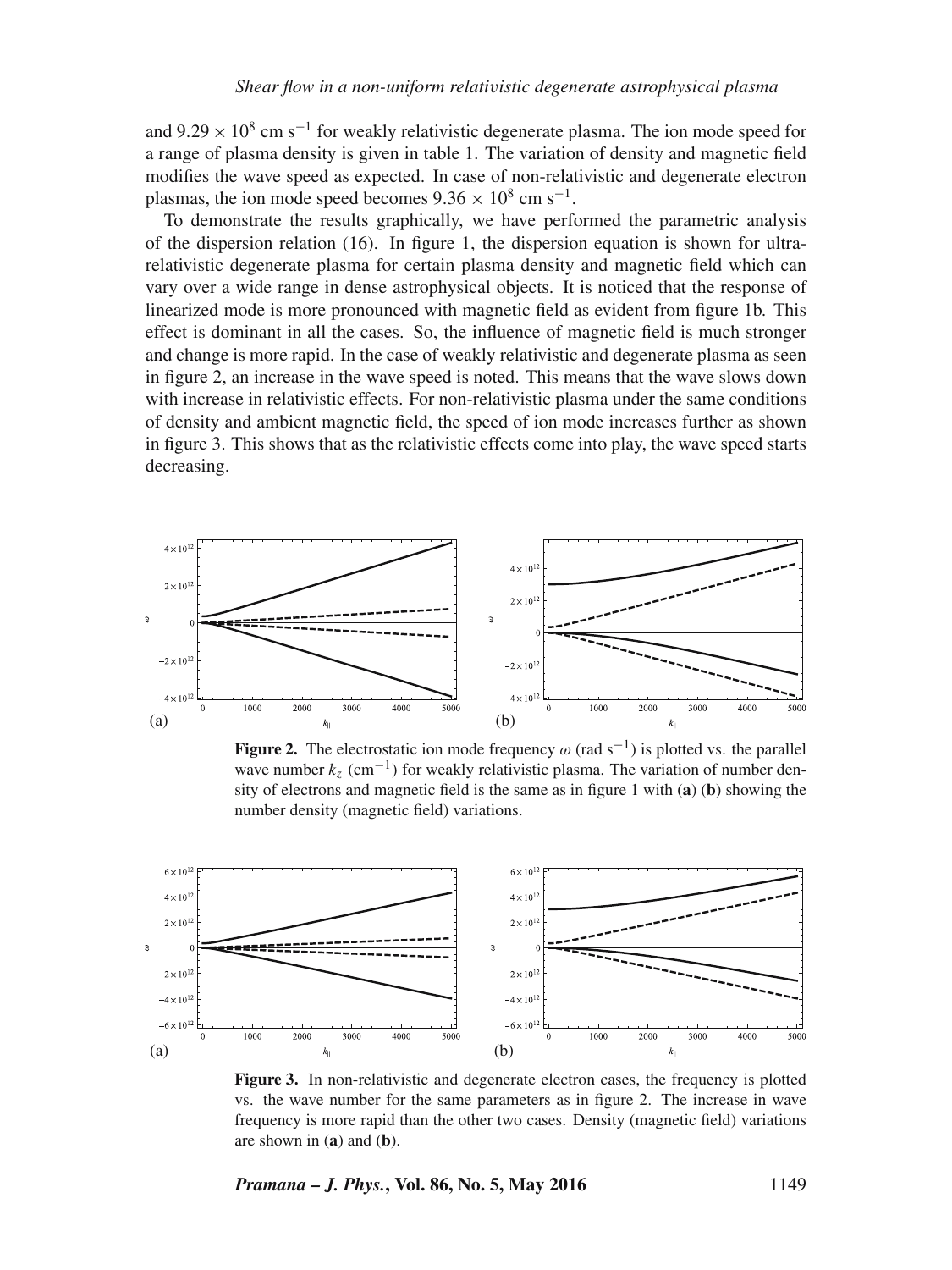#### *Shabbir A Khan et al*

In all the cases, the dispersive effects are very weak. This is a general trend on the low-frequency waves in a relativistic and degenerate plasma as the variation is over very short length and time-scales. The drift wave frequency varies over the range of  $10^{-11}$ s<sup>-1</sup> as seen in table 1.

## **5. Conclusion**

To conclude, we have investigated the features of low-frequency electrostatic waves in the presence of equilibrium parallel velocity shear and a unidirectional density gradient in dense non-uniform plasma containing relativistic degenerate electrons and non-degenerate ions. The mean-field quantum hydrodynamics model has been employed with the equation of state consistent for relativistic and degenerate plasmas predominantly found in dense astrophysical regimes. In the drift approximation, dispersion relations are obtained in linearized case for three different cases i.e., for ultrarelativistic and degenerate, weakly relativistic degenerate as well as non-relativistic degenerate electrons. The wave mode shows weak dispersive effects and strong influence of density and ambient magnetic field. It is found that the influence of magnetic field on wave dispersion is stronger than the density fluctuations. This work aims to understand some features of low-frequency electrostatic oscillations driven by shear flows and density gradients in very high-density plasmas which exist naturally in dense astrophysical objects under extreme conditions.

### **References**

- [1] S L Shapiro and S A Teukolsky, in: *Black holes, white dwarfs and neutron stars The physics of compact object* (Wiley-VCH Verlag GmbH and Co. KGaA, Weinheim, 2004)
- [2] D Lai, *Re*v*. Mod. Phys.* **73**, 629 (2001)
- [3] V E Fortov, I T Lakubov and A G Khrapak, *Physics of strongly coupled plasma* (Clarendon, Oxford, 2006)
- [4] G Manfredi, *Fields Inst. Commun.* **46**, 263 (2005)
- [5] M Marklund *et al*, *Euro. Phys. Lett.* **84**, 17006 (2008)
- [6] S A Khan and M Bonitz, Quantum hydrodynamics, in: *Complex plasmas: Scientific challenges and technological opportunities* edited by M Bonitz, K Becker, J Lopez and H Thomsen (Springer, Berlin, 2013)
- [7] S H Glenzer, O L Landen, P Neumayer, R W Lee, K Widmann, S W Pollaine, R J Wallace, G Gregori, A Höll, T Bornath, R Thiele, V Schwarz, W-D Kraeft and R Redmer, *Phys. Re*v*. Lett.* **98**, 065002 (2007)
- [8] S H Glenzer and R Redmer, *Re*v*. Mod. Phys.* **81**, 1625 (2009)
- [9] C P Ridgers, C S Brady, R Duclous, J G Kirk, K Bennett, T D Arber, A P L Robinson and A R Bell, *Phys. Re*v*. Lett.* **108**, 165006 (2012)
- [10] D Koester and G Chanmugam, *Rep. Prog. Phys.* **53**, 837 (1990)
- [11] P A Bradley, P E Winget and M A Wood, *Astrophys. J.* **406**, 661 (1993)
- [12] P K Shukla, A A Mamun and D A Mendis, *Phys. Re*v*. E* **84**, 026405 (2011)
- [13] P K Shukla, D A Mendis and I Krasheninnikov, *J. Plasma Phys.* **77**, 571 (2011)
- [14] A P Misra and P K Shukla, *Phys. Plasmas* **18**, 042308